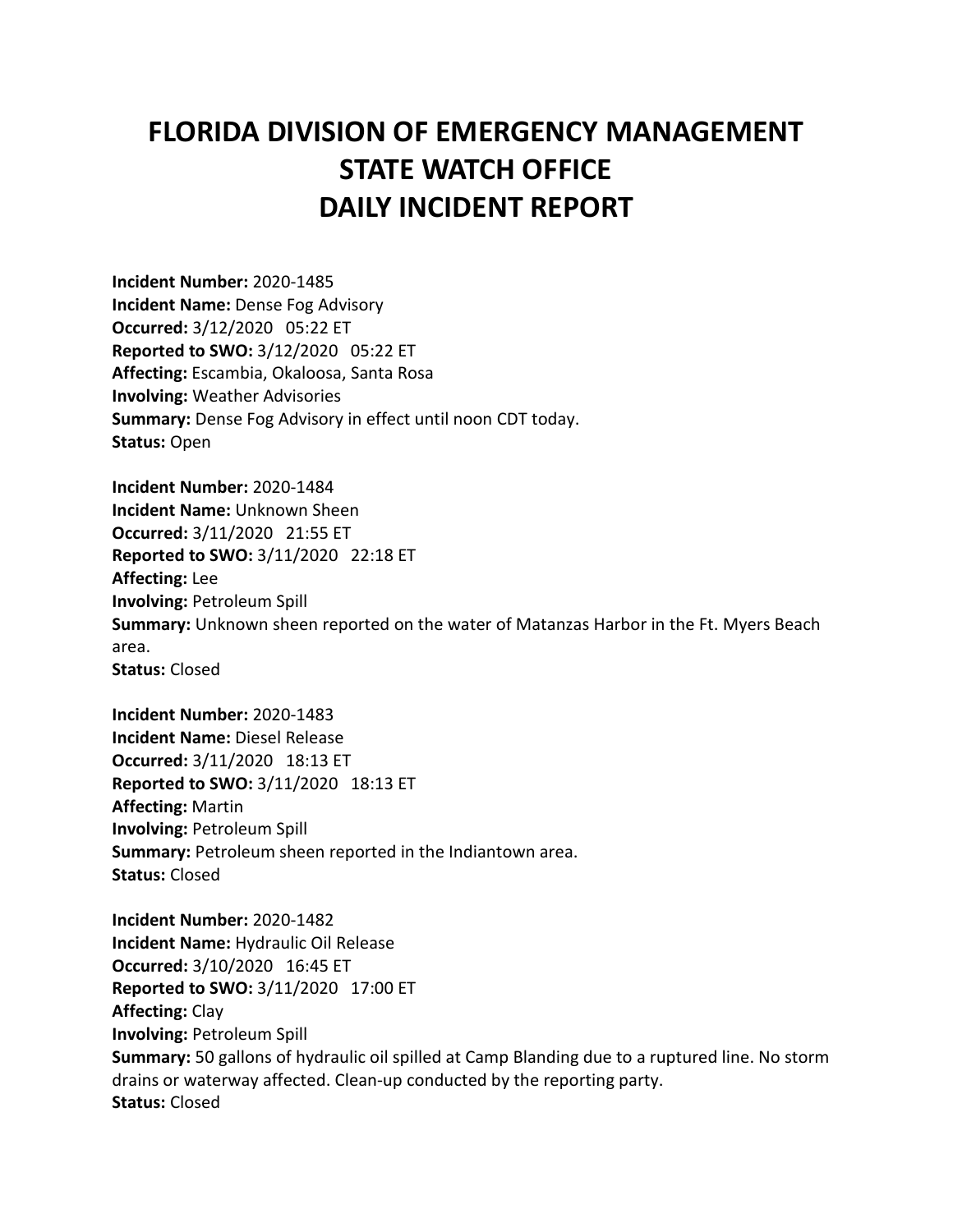**Incident Number:** 2020-1481 **Incident Name:** Cemetery Wildfire (2020-11-0156) **Occurred:** 3/11/2020 15:50 ET **Reported to SWO:** 3/11/2020 16:33 ET **Affecting:** Lake **Involving:** Fire **Summary:** 50 to 60 acre wildfire reported near Paisley. No injuries, evacuations or damages reported. The fire has been handed off to US Forest Service due to it being entirely within the Ocala National Forest. **Status:** Open

**Incident Number:** 2020-1480 **Incident Name:** Wastewater Release **Occurred:** 3/10/2020 13:00 ET **Reported to SWO:** 3/11/2020 16:26 ET **Affecting:** Duval **Involving:** Wastewater or Effluent Release **Summary:** Unknown amount of raw sewage released in Jacksonville due to unknown cause(s). The release entered a storm drain that discharges into an unnamed canal. Clean-up actions are planned. **Status:** Closed

**Incident Number:** 2020-1479 **Incident Name:** I-4 EB Road Closure (MM 3) **Occurred:** 3/11/2020 16:15 ET **Reported to SWO:** 3/11/2020 16:27 ET **Affecting:** Hillsborough **Involving:** Road Closure or DOT Issue **Summary:** All eastbound lanes of I-4 were closed in the Ybor City area for almost one hour due to a vehicle fire. **Status:** Closed

**Incident Number:** 2020-1476 **Incident Name:** Hydraulic Oil Release **Occurred:** 3/11/2020 14:14 ET **Reported to SWO:** 3/11/2020 14:14 ET **Affecting:** Duval **Involving:** Petroleum Spill **Summary:** Approximately 15 gallons of hydraulic oil released from a ruptured hose on a garbage truck in Jacksonville. An unknown amount entered a nearby storm drain where it was contained. Clean-up conducted by a private contractor. **Status:** Closed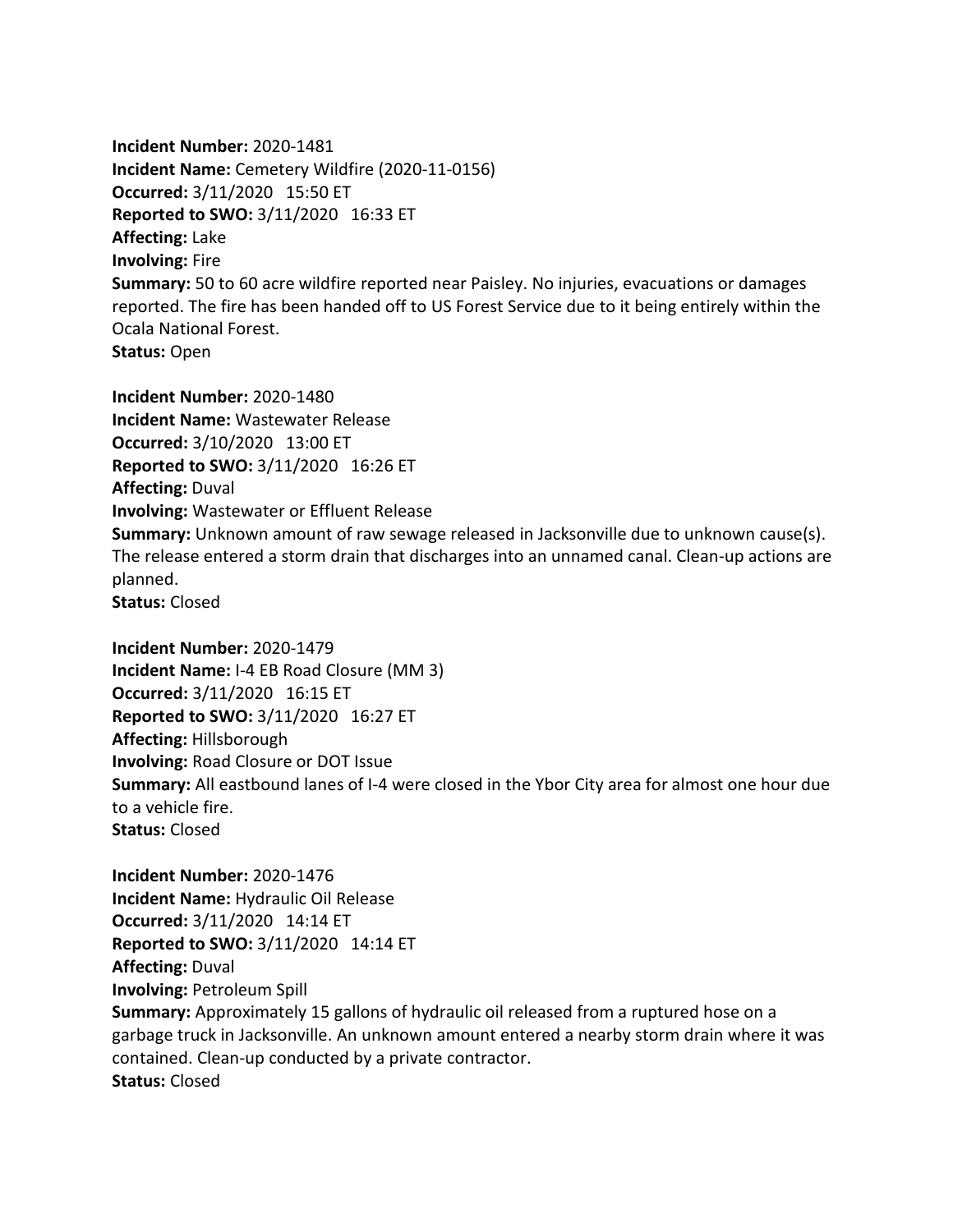**Incident Number:** 2020-1475 **Incident Name:** FL Turnpike SB Partial Road Closure (MM 238) **Occurred:** 3/11/2020 13:35 ET **Reported to SWO:** 3/11/2020 13:54 ET **Affecting:** Osceola **Involving:** Road Closure or DOT Issue **Summary:** All lanes of the Florida Turnpike were closed near St. Cloud for about two hours due to a vehicle fire. One minor injury reported. **Status:** Closed

**Incident Number:** 2020-1474 **Incident Name:** Wastewater Release **Occurred:** 3/11/2020 13:20 ET **Reported to SWO:** 3/11/2020 13:44 ET **Affecting:** Wakulla **Involving:** Wastewater or Effluent Release **Summary:** Approximately 2,000 gallons of raw sewage released in the Sopchoppy area after a construction crew struck a buried line. The release did enter a nearby storm drain where it was contained. Clean-up conducted by the reporting party. **Status:** Closed

**Incident Number:** 2020-1473 **Incident Name:** Potential Sinkhole (NW 21st Street) **Occurred:** 3/11/2020 13:34 ET **Reported to SWO:** 3/11/2020 13:34 ET **Affecting:** Marion **Involving:** Geological Event **Summary:** A potential sinkhole was reported in the Ocala area. No structural threats or impacts reported. **Status:** Open

**Incident Number:** 2020-1472 **Incident Name:** Falcon 9 Starlink v1.0 L5 72-hr Launch Notification **Occurred:** 3/11/2020 13:00 ET **Reported to SWO:** 3/11/2020 13:00 ET **Affecting:** Brevard, Flagler, Indian River, Orange, Seminole, St. Lucie, Volusia **Involving:** Kennedy Space Center / Cape Canaveral AFS **Summary:** Brevard County Emergency management issued a 72-hour launch notification for the Falcon 9 Starlink v1.0-L5 Mission. **Status:** Open

**Incident Number:** 2020-1471 **Incident Name:** Boil Water Notice **Occurred:** 3/11/2020 11:00 ET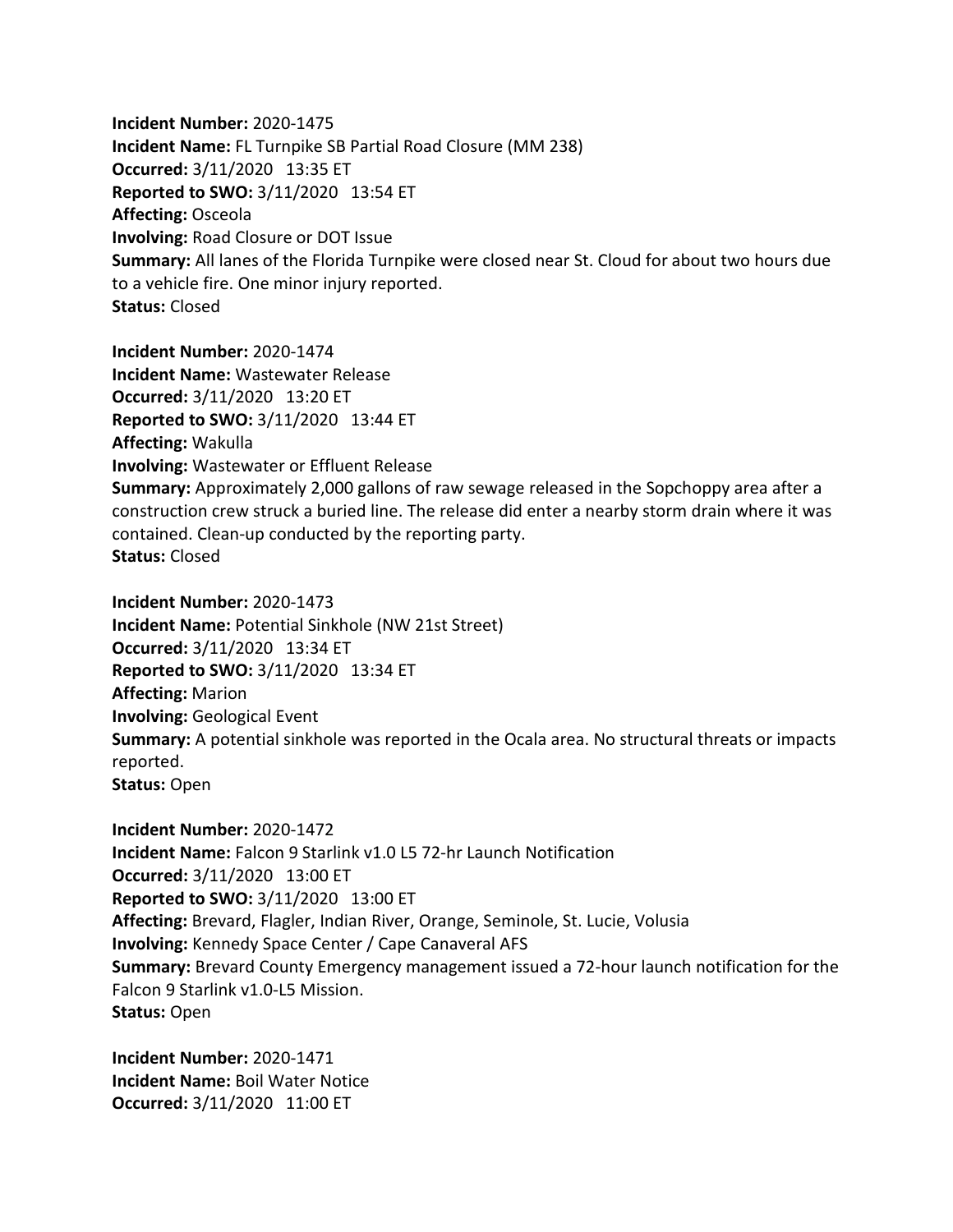**Reported to SWO:** 3/11/2020 12:45 ET **Affecting:** Broward **Involving:** Drinking Water Facility **Summary:** A precautionary boil water advisory was issued in Fort Lauderdale due to a ruptured drinking water main. Seventeen properties were reported to be impacted by the advisory. **Status:** Open

**Incident Number:** 2020-1469 **Incident Name:** Natural Gas Release **Occurred:** 3/11/2020 10:55 ET **Reported to SWO:** 3/11/2020 11:10 ET **Affecting:** Brevard **Involving:** Hazardous Materials **Summary:** A natural gas leak was reported in the Titusville area due to construction workers hitting an underground line. No injuries, evacuations or fires reported. **Status:** Closed

**Incident Number:** 2020-1468 **Incident Name:** Potassium Hydroxide Release **Occurred:** 3/11/2020 09:00 ET **Reported to SWO:** 3/11/2020 11:06 ET **Affecting:** Hillsborough **Involving:** Hazardous Materials **Summary:** Approximately 5 to 10 gallons of potassium hydroxide released in the Gibsonton area due to a leaking pipe. No storm drains or waterways affected. Clean-up conducted by the reporting party. **Status:** Closed

**Incident Number:** 2020-1465 **Incident Name:** Unknown Sheen **Occurred:** 3/11/2020 10:00 ET **Reported to SWO:** 3/11/2020 10:16 ET **Affecting:** Broward **Involving:** Petroleum Spill **Summary:** Petroleum sheen reported on a canal in the Ft. Lauderdale area. **Status:** Closed

**Incident Number:** 2020-1464 **Incident Name:** Bomb Threat w/ Evacuations **Occurred:** 3/11/2020 09:45 ET **Reported to SWO:** 3/11/2020 10:06 ET **Affecting:** St. Johns **Involving:** Bomb Threat or Device, Population Protection Actions **Summary:** A bomb threat was reported at the St. Johns County Courthouse in St. Augustine.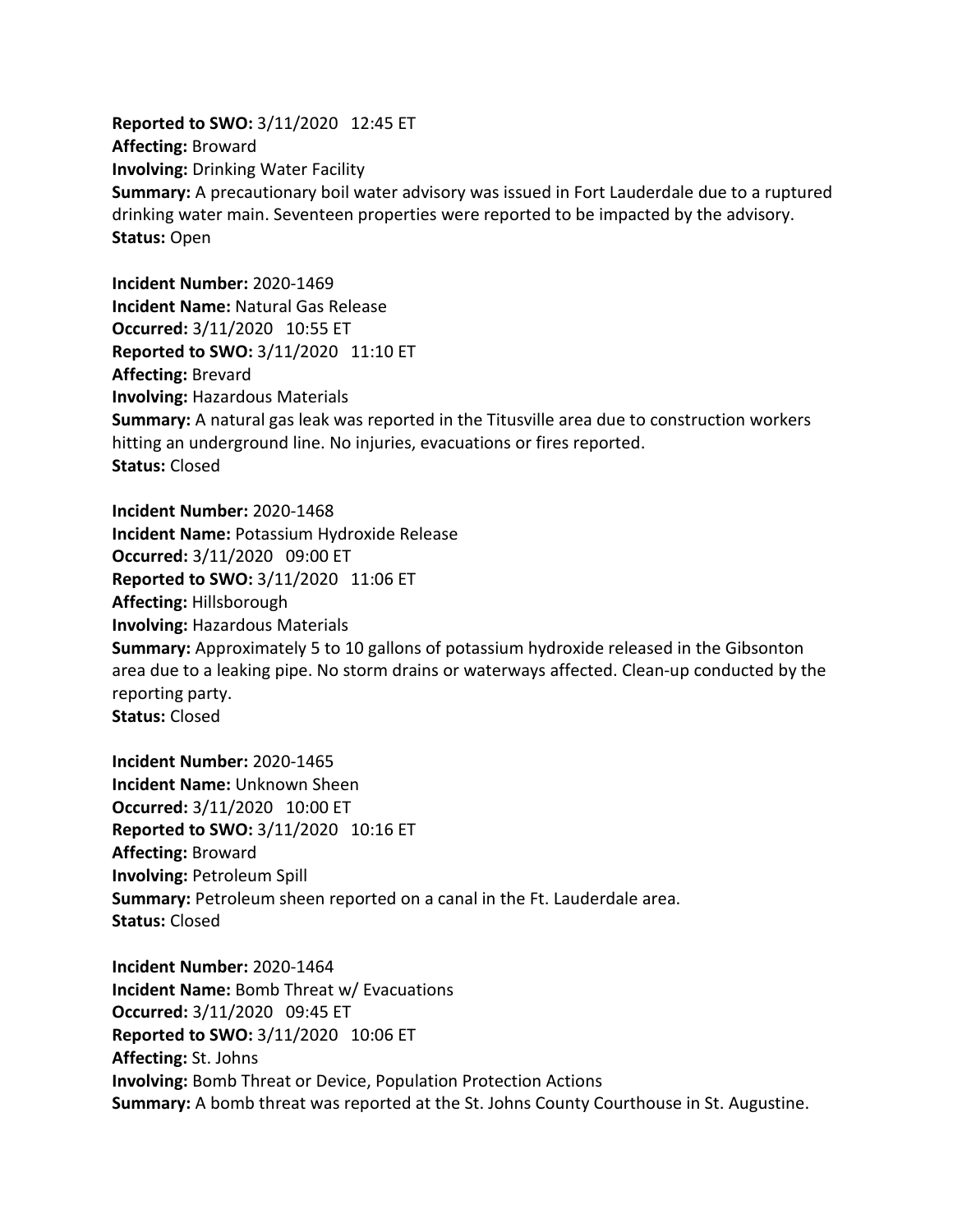The building was evacuated and searched. Nothing unusual was reported found. **Status:** Closed

**Incident Number:** 2020-1463 **Incident Name:** Hydraulic Oil Release **Occurred:** 3/11/2020 09:55 ET **Reported to SWO:** 3/11/2020 09:55 ET **Affecting:** Broward **Involving:** Petroleum Spill **Summary:** A private citizen reported a hydraulic oil spill in Ft. Lauderdale due to an equipment malfunction on a garbage truck. No clean-up actions reported. **Status:** Closed

**Incident Number:** 2020-1462 **Incident Name:** Wastewater Release **Occurred:** 3/11/2020 02:10 ET **Reported to SWO:** 3/11/2020 09:33 ET **Affecting:** Broward **Involving:** Wastewater or Effluent Release **Summary:** Approximately 10,000 gallons of raw sewage spilled in Lauderdale Lakes due to a blockage in a gravity line. The release entered a storm drain that discharges to an unnamed canal. Clean-up conducted by the reporting party. **Status:** Closed

**Incident Number:** 2020-1461 **Incident Name:** Wastewater Release **Occurred:** 3/10/2020 13:30 ET **Reported to SWO:** 3/11/2020 09:24 ET **Affecting:** Seminole **Involving:** Wastewater or Effluent Release **Summary:** Unknown amount of raw sewage spilled in the Sanford area due to contractors hitting a force main. The release entered a nearby storm drain. Clean-up conducted by the reporting party. **Status:** Closed

**Incident Number:** 2020-1460 **Incident Name:** Hydraulic Oil Release **Occurred:** 3/11/2020 00:00 ET **Reported to SWO:** 3/11/2020 09:16 ET **Affecting:** Clay **Involving:** Hazardous Materials, Petroleum Spill **Summary:** 3 to 4 gallons of hydraulic oil spilled in the Middleburg area due to a damaged vehicle. No storm drains or waterways affected. Clean-up conducted by the reporting party. **Status:** Closed